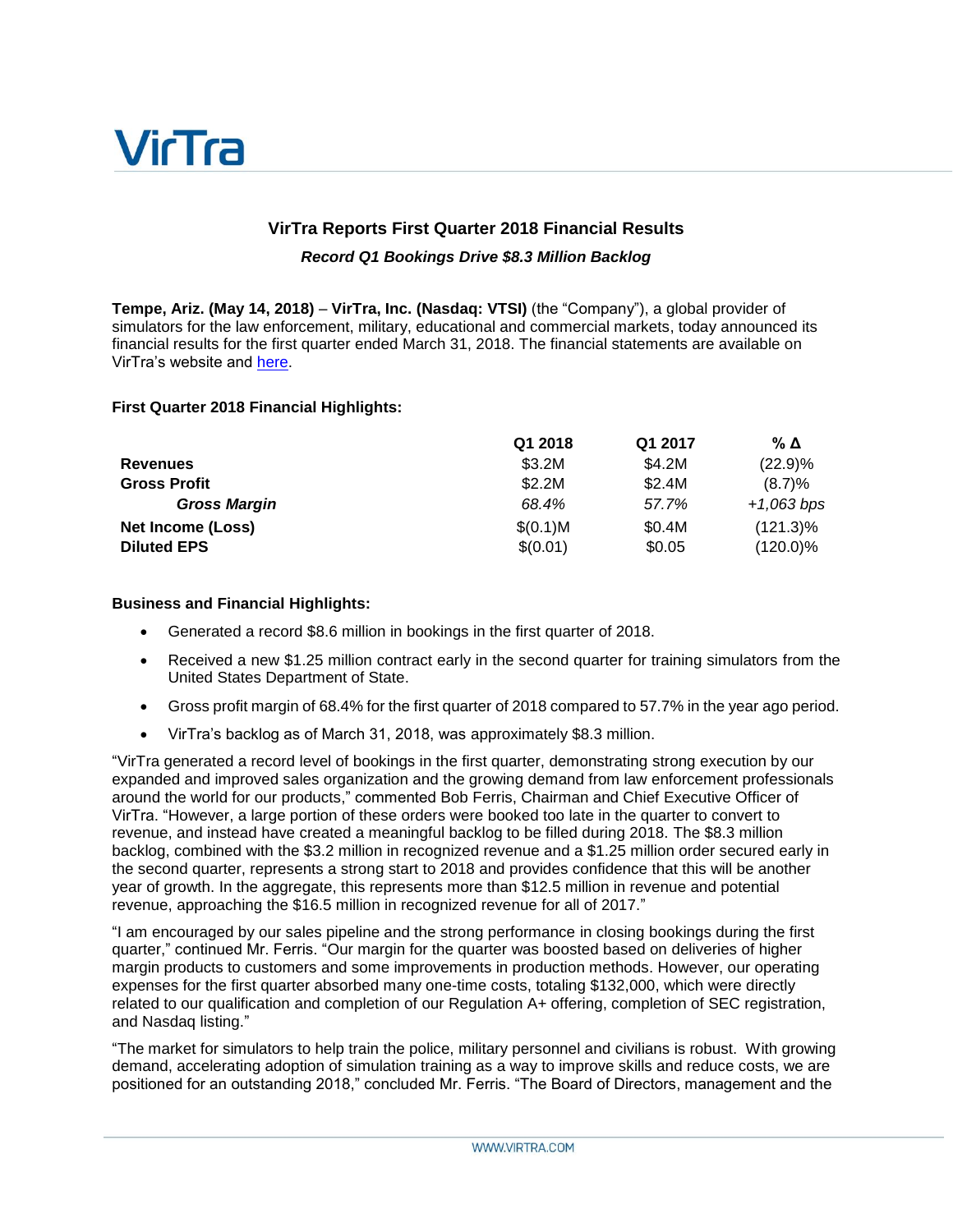entire VirTra team are committed to serving our worldwide customers and creating sustainable value for our shareholders, and I am increasingly optimistic about the future of VirTra."

### **Financial Results for the Three Months Ended March 31, 2018**

Total revenues were \$3.2 million for the first quarter of 2018 compared to \$4.2 million for the first quarter of 2017, a decrease of 22.9%. The year-over-year decrease was due to the receipt of contracts late in the quarter, resulting in lower deliveries of simulators and accessories and consequentially not being able to recognize revenue in the current period, partially offset by increased sales of scenarios and warranties.

As of March 31, 2018, the Company's backlog was approximately \$8.3 million. The Company's backlog consists of orders (all products and services, including extended warranties) for which a signed purchase order is in place but delivery is scheduled for a future date or has not yet been scheduled. Management expects the majority of the backlog received in the first quarter to be converted to revenue during 2018 with the exception of the extended warranties which will convert to revenue on a straight-line basis over the term of the warranty period ranging between 1-5 years.

Gross profit was \$2.2 million, or 68.4% gross profit margin, for the first quarter of 2018 compared to gross profit of \$2.4 million, or 57.7% gross profit margin, for the first quarter of 2017, a gross profit decrease of 8.7% but a gross margin improvement of 1,063 basis points. The year-over-year increase in gross profit margin was primarily due to a reduction in the cost of the Company's machine shop manufacturing system and product components and increases in the sales mix of higher margin products, combined with a reduction in material costs due to favorable pricing of raw materials and systems components in 2018 compared to the same period in 2017.

Operating expense was \$2.4 million for the three months ended March 31, 2018 compared to \$2.0 million for the same period in 2017, an increase of \$419,559. SG&A increases resulted from expanding staffing levels and increases in payroll and benefit costs, professional services increases in annual audit, accounting and legal fees, public company expense and other fees, licenses, subscriptions and professional services. The year-over-year increase in professional services included approximately \$132,000 of non-recurring legal and public company expense directly related to the Company's qualification and conclusion of its Regulation A+ offering, completion of SEC registration, and Nasdaq listing.

Inclusive of the \$132,000 in non-recurring legal and public company costs, VirTra's loss from operations for the first quarter of 2018 was \$158,000 compared to income from operations of \$474,000 in the first quarter of 2017. Income tax benefit was \$29,194 compared to income tax expense of \$78,000 for the same period in 2017, an increase of 137%. In accordance with accounting guidance, the Company made updates to provisional estimates for the deferred taxes of the Company based on new information obtained during the three months ended March 31, 2018 and re-measured the updated provision estimates using the new effective tax rate under the Tax Act.

Inclusive of the \$132,000 in non-recurring legal and public company costs, Net loss for the first quarter of 2018 was \$87,787, or \$(0.01) per basic and diluted share, compared to net income of \$402,000, or \$0.05 per basic and diluted share, for the prior year's first quarter.

#### **Balance Sheet Summary**

Stockholders' equity decreased to \$10.3 million at March 31, 2018 compared to \$10.4 million at December 31, 2017. Cash and cash equivalents were \$4.5 million at March 31, 2018 compared to \$5.1 million at December 31, 2017. The Company had essentially no outstanding bank debt at March 31, 2018.

#### **Conference Call and Webcast**

The Company will host a first quarter 2018 results and business update investor conference call and webcast on Monday, May 14, 2018. Individuals interested in listening to the webcast live via the Internet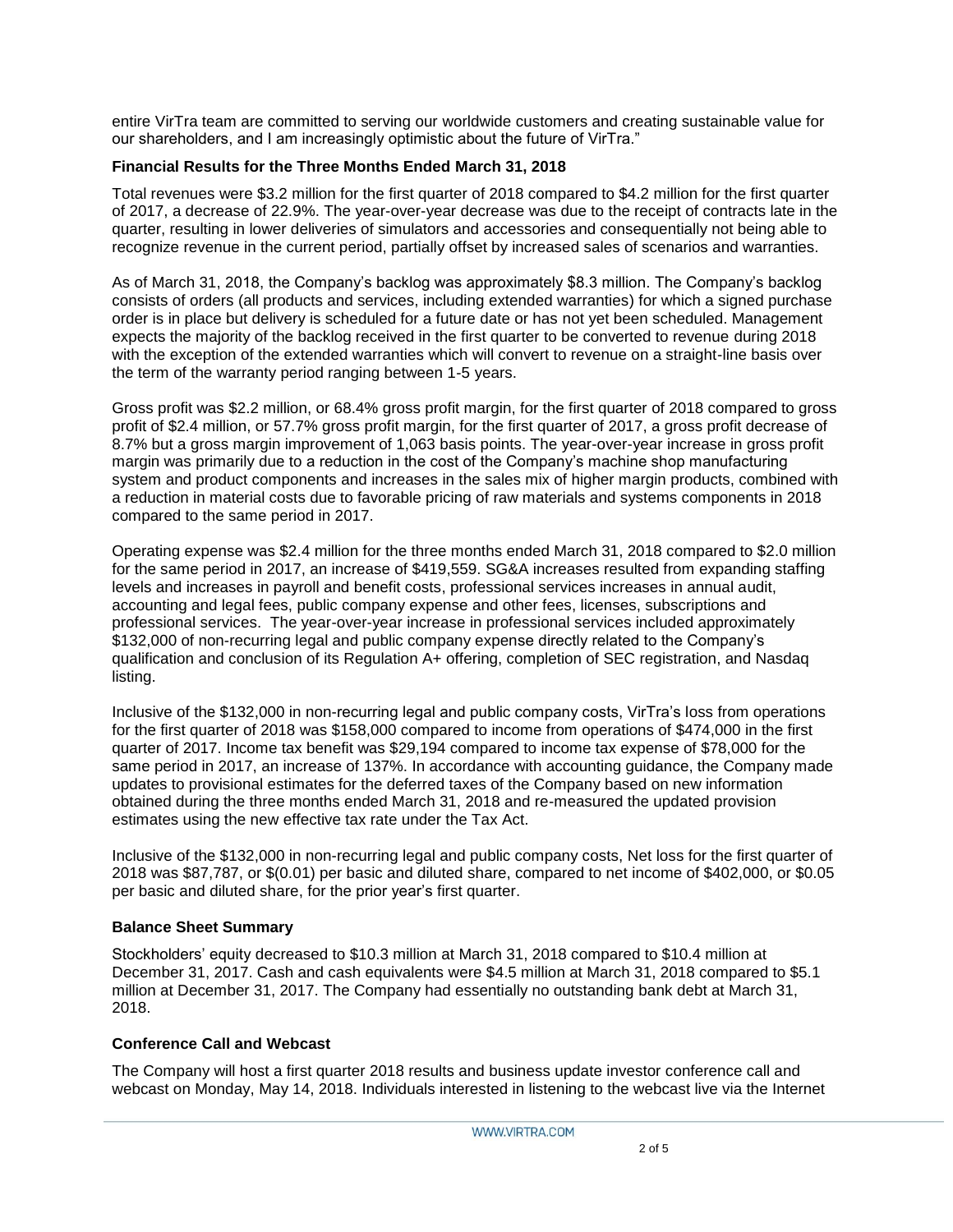may do so by visiting the Company's website at [www.VirTra.com.](http://www.virtra.com/) A webcast replay will be available for 60 days.

Date: Monday, May 14, 2018 Time: 4:30 p.m. ET / 1:30 p.m. local Dial-in Number: 877-407-8031 International Dial-in Number: 201-689-8031 Webcast:<http://www.investorcalendar.com/event/29320>

Participants are recommended to dial-in approximately 10 minutes prior to the start of the event. A replay of the call will be available approximately two hours after completion through May 28, 2018. To listen to the replay, dial (877) 481-4010 (domestic) or (919) 882-2331 (international) and use replay ID 29320. The webcast replay will be available through August 14, 2018.

## **About VirTra**

VirTra is a global provider of simulators for the law enforcement, military, educational and commercial markets. The Company's patented technologies, software and scenarios provide intense training for deescalation, judgmental use-of-force, marksmanship and related training that mimics real world situations. VirTra's mission is to save and improve lives worldwide through realistic and highly-effective virtual reality and simulator technology. Learn more about VirTra at [www.VirTra.com.](http://www.virtra.com/)

#### **Forward-looking Statements**

This news release includes certain information that may constitute forward-looking statements. Forwardlooking statements are typically identified by terminology such as "could," "may," "will," "expects," "anticipates," "future," "intends," "plans," "believes," "estimates," "proposed," "planned," "potential" and similar expressions, or are those, which, by their nature, refer to future events. All statements, other than statements of historical fact, included herein, including statements about VirTra's beliefs and expectations, are forward-looking statements. Forward-looking information is necessarily based upon a number of assumptions that, while considered reasonable, are subject to known and unknown risks, uncertainties and other factors which may cause the actual results and future events to differ materially from those expressed or implied by such forward-looking information. Although VirTra believes that such statements are reasonable, it can give no assurance that such forward-looking information will prove to be accurate. VirTra cautions investors that any forward-looking statements by the Company are not guarantees of future results or performance, and that actual results may differ materially from those in forward-looking statements as a result of various factors. Accordingly, due to the risks, uncertainties and assumptions inherent in forward-looking information, readers and prospective investors in the Company's securities should not place undue reliance on forward-looking information. All forward-looking information contained in this press release is given as of the date hereof, and is based upon the opinions and estimates of management and information available to management as at the date hereof and is subject to change. The Company assumes no obligation to revise or update forward-looking information to reflect new circumstances, whether as a result of new information, future events or otherwise, except as required by law.

Susan Lehman Brett Maas Slehman@virtra.com vtsi@haydenir.com (510) 599-6555 (646) 536-7331

Media contact: Investor Relations contact:

- - - -FINANCIALS FOLLOWING- - - -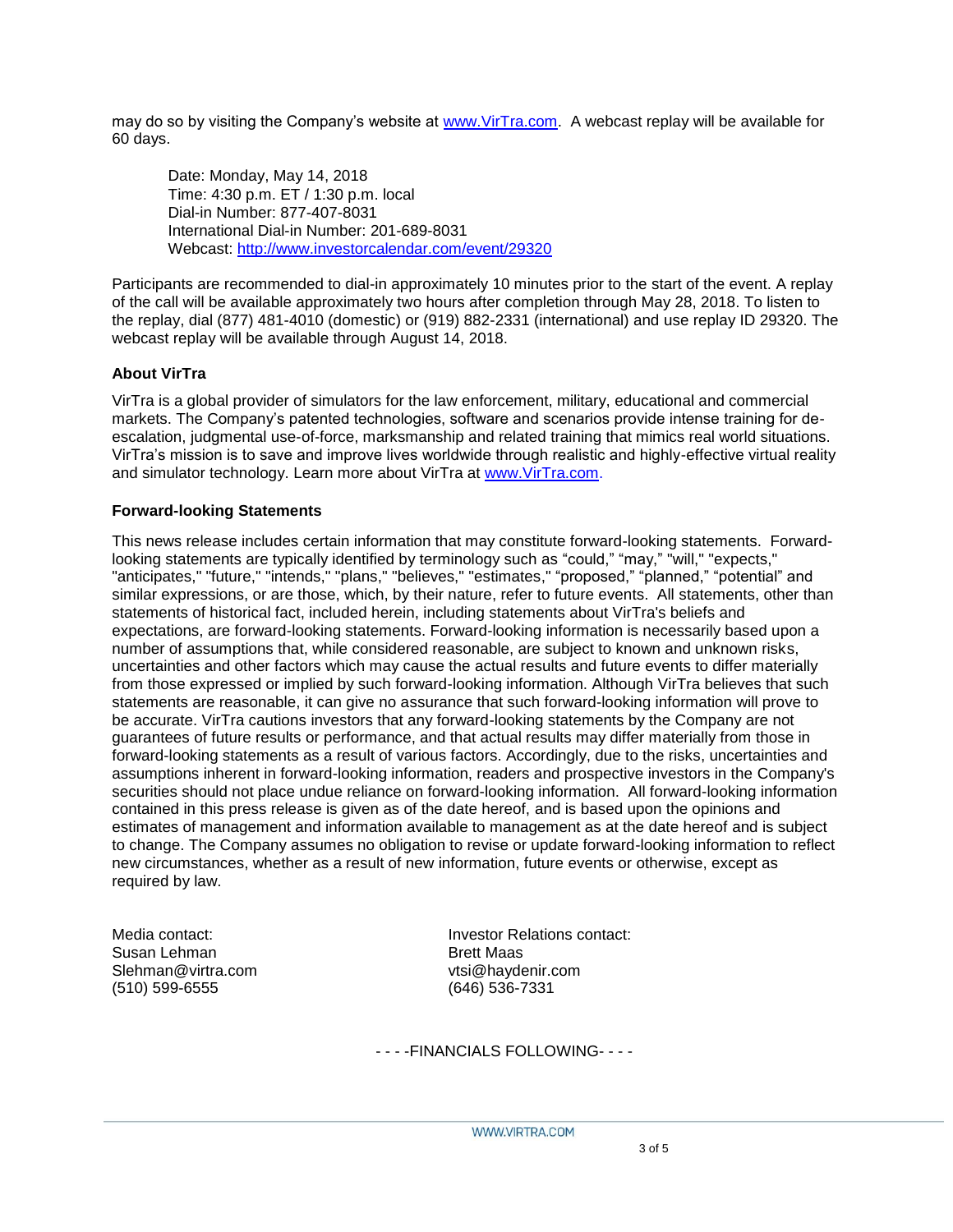#### **VIRTRA, INC. CONDENSED BALANCE SHEETS (Unaudited)**

|                                                                                                                                                      | <b>March 31, 2018</b> | December 31, 2017 |
|------------------------------------------------------------------------------------------------------------------------------------------------------|-----------------------|-------------------|
| <b>ASSEIS</b>                                                                                                                                        |                       |                   |
| <b>CURRENT ASSETS</b><br>Cash and cash equivalents                                                                                                   | \$<br>4,517,620       | \$<br>5,080,445   |
| Accounts receivable, net                                                                                                                             | 1,271,732             | 1,478,135         |
| Note receivable, current                                                                                                                             | 209,331               |                   |
| Inventory, net                                                                                                                                       | 2,082,354             | 1,720,438         |
| Unbilled revenue                                                                                                                                     | 478,081               | 1,222,047         |
| Prepaid expenses and other current assets                                                                                                            | 729,780               | 586,439           |
| Total current assets                                                                                                                                 | 9,288,898             | 10,087,504        |
| Property and equipment, net                                                                                                                          | 776,145               | 677,273           |
| Note receivable, long-term                                                                                                                           | 191,574               |                   |
| Deferred tax assets, net                                                                                                                             | 2,740,000             | 2,710,182         |
| Investment in MREC                                                                                                                                   | 1,374,933             | 1,374,933         |
| <b>TOTAL ASSETS</b>                                                                                                                                  | \$<br>14,371,550      | \$<br>14,849,892  |
| <b>LIABILITIES AND STOCKHOLDERS' EQUITY</b>                                                                                                          |                       |                   |
| <b>CURRENT LIABILITIES</b>                                                                                                                           |                       |                   |
| Accounts payable                                                                                                                                     | \$<br>785,509         | \$<br>535,795     |
| Accrued compensation and related costs                                                                                                               | 787,121               | 593,491           |
| Accrued expenses and other current liabilities                                                                                                       | 261,293               | 243,573           |
| Note payable, current                                                                                                                                | 11,250                | 11,250            |
| Deferred revenue                                                                                                                                     | 2,151,709             | 2,992,912         |
| Total current liabilities                                                                                                                            | 3,996,882             | 4,377,021         |
| Long-term liabilities:                                                                                                                               |                       |                   |
| Deferred rent liability                                                                                                                              | 63,028                | 75,444            |
| Note payable, long-term                                                                                                                              | 11,250                | 11,250            |
| Total long-term liabilities                                                                                                                          | 74,278                | 86,694            |
| <b>Total liabilities</b>                                                                                                                             | 4,071,160             | 4,463,715         |
| Commitments and contingencies                                                                                                                        |                       |                   |
| STOCKHOLDERS' EQUITY                                                                                                                                 |                       |                   |
| Preferred stock \$0.0001 par value; 5,000,000 authorized; no shares issued                                                                           |                       |                   |
| or outstanding                                                                                                                                       |                       |                   |
| Common stock \$0.0001 par value; 100,000,000 shares authorized; 7,927,774 shares<br>issued and 7,904,307 shares outstanding as of March 31, 2018 and | 793                   | 793               |
| December 31, 2017.                                                                                                                                   |                       |                   |
| Class A common stock \$0.0001 par value; 5,000,000 shares authorized; no shares                                                                      |                       |                   |
| issued or outstanding                                                                                                                                |                       |                   |
| Class B common stock \$0.0001 par value; 15,000,000 shares authorized; no shares                                                                     |                       |                   |
| issued or outstanding                                                                                                                                |                       |                   |
| Treasury stock at cost; 23,467 shares outstanding as of March 31, 2018                                                                               | (112, 109)            | (112, 109)        |
| and December 31, 2017.                                                                                                                               |                       |                   |
| Additional paid-in capital                                                                                                                           | 14,954,563            | 14,954,563        |
| Accumulated deficit                                                                                                                                  | (4,542,857)           | (4,457,070)       |
| Total stockholders' equity                                                                                                                           | 10,300,390            | 10,386,177        |
| TOTAL LIABILITIES AND STOCKHOLDERS' EQUITY                                                                                                           | \$<br>14,371,550      | \$<br>14,849,892  |